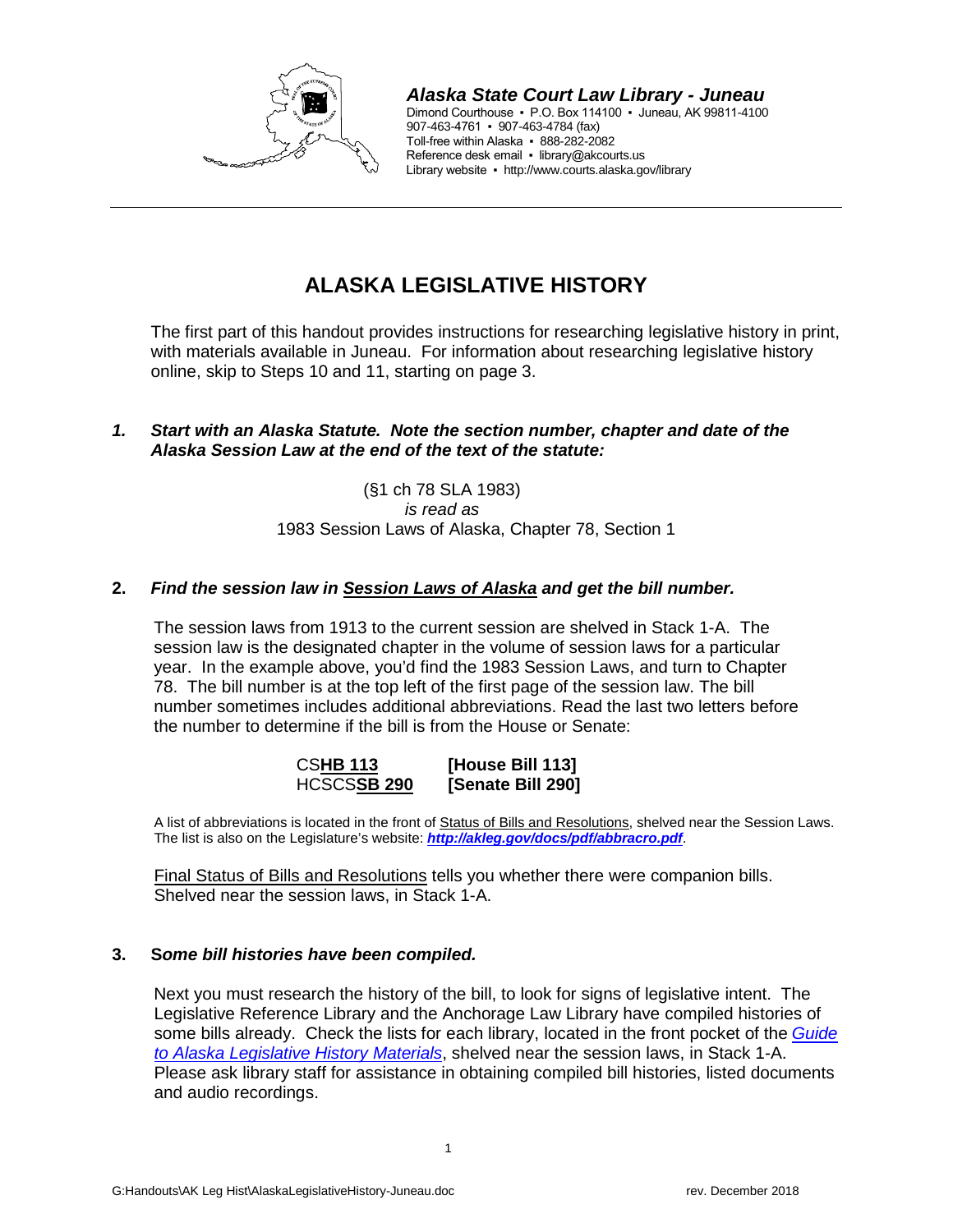## **4.** *Look up the bill number in Senate and House journal indexes.*

If there is no already compiled history available, the next step is to trace the bill's history in the Senate and House journals. To find the right journal pages, first go to the journal indexes. These list every page of the House and Senate journals that mentions the bill.

Pre-1976 bills: Indexes are at the end of the last volume of each Senate or House journal. References are to the journal pages on which a bill is mentioned. The Senate and House journals are shelved before the session laws in Stack 1-A.

Bills 1976 – : Indexes are in separate volumes labeled Bill History and provide a brief bill description, dates of action, bill sponsor, committee names, and journal page number references. The bill history indexes are shelved after the House and Senate journals in Stack 1-A.

### **5.** *Check the House and Senate journals. They provide a summary of each day's legislative activity. Make a note of the committee(s) the bill passed through.*

The House and Senate journals from 1913 to the current session are shelved before the session laws in Stack 1-A. Check each journal entry listed in the index to see what action was taken.

## **6.** *All bills are retained by the Legislative Reference Library. Contact information is provided at the end of this handout.*

#### **7.** *Check committee minutes.*

Committee minutes summarize committee action and range from brief outlines to nearverbatim transcriptions. Minutes from **1965 to the current session** are available at the Legislative Reference Library.

Minutes from 1982 through the current session are available electronically on the Legislature's website: *<http://www.akleg.gov/basis/folio.asp>*. Consult Committee Tapes and Minutes Lists, 1982+ at the Legislative Reference Library for a comprehensive list of committee meetings held. For more information about how to find committee minutes online, see Steps 10 and 11, starting on page 3.

#### **8.** *Check committee files.*

The Legislative Reference Library compiles a microfiche record of material created or collected by legislative committees during deliberations. Committee files include bill drafts, correspondence, sectional analyses, research material and testimony offered.

• **1965 – current** files are available on microfiche or in print at the Legislative Reference Library. Microform reader/printers are available for public use.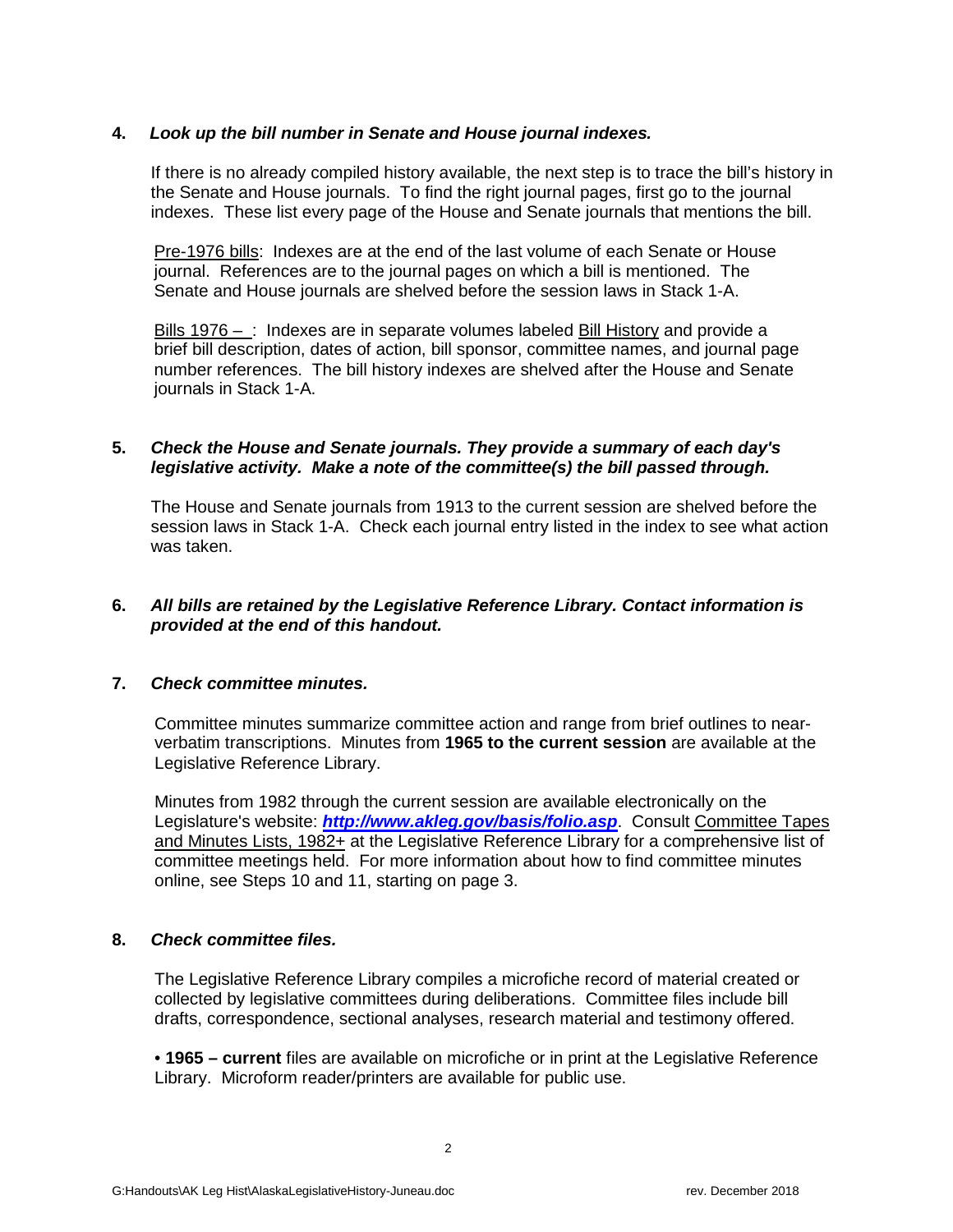## **9. A***udio and video tapes and verbatim transcripts are available.*

Committee audio recordings (1969 - ) provide an audio record of committee meetings. The Legislative Reference Library has compiled indexes of committee tapes (1969 – 1982 & 1982 - 2004).

Also check microfiche for tape logs, which some committees created in addition to or instead of minutes.

**Audio tapes (1969 – 2004)** are held at the Alaska State Archives. Contact the State Library in Juneau (465-2921) for more information.

**Digital audio recordings (January 2005 +)** available via Alaska Legislature website: *<http://www.akleg.gov/basis/Home/BillsandLaws>*(See instructions for using BASIS in Step 11 below.)

#### House and Senate floor tapes

**Audio tapes (1975 – year prior to current)** are held at the Alaska State Archives. An index to the audio tapes (1975-2003) is available at the Legislative Reference Library. Contact Alaska State Library (465-2921) for **current tapes** or for more information.

**Video tapes (1977 – 1989)** are held at the Alaska State Archives. Contact the State Library (465-2921) for more information.

#### **10***. Some Alaska Legislative History resources are available online in databases offered at the State of Alaska Legislature's website:*

**BASIS** *<http://www.akleg.gov/basis/Home/BillsandLaws>* Bills, session laws, House and Senate journals and committee minutes: 1993 – current

| <b>Folio Infobases</b>                      | http://www.akleg.gov/basis/folio.asp |                                  |                  |
|---------------------------------------------|--------------------------------------|----------------------------------|------------------|
| Bills                                       | $1983 - current$                     | Committee minutes 1982 – current |                  |
| House and Senate 1987 – current<br>journals |                                      | Session laws                     | $1981 -$ current |

## **11.** *Tips for Using ALASKA LEGISLATURE ONLINE RESOURCES*

## **BASIS: BILL ACTION AND STATUS INQUIRY SYSTEM <http://www.akleg.gov/basis/Home/BillsandLaws>**

1993 - current **Bills** House and Senate journals Committee minutes Session laws

If you are researching legislative history from 1993 or later, use BASIS.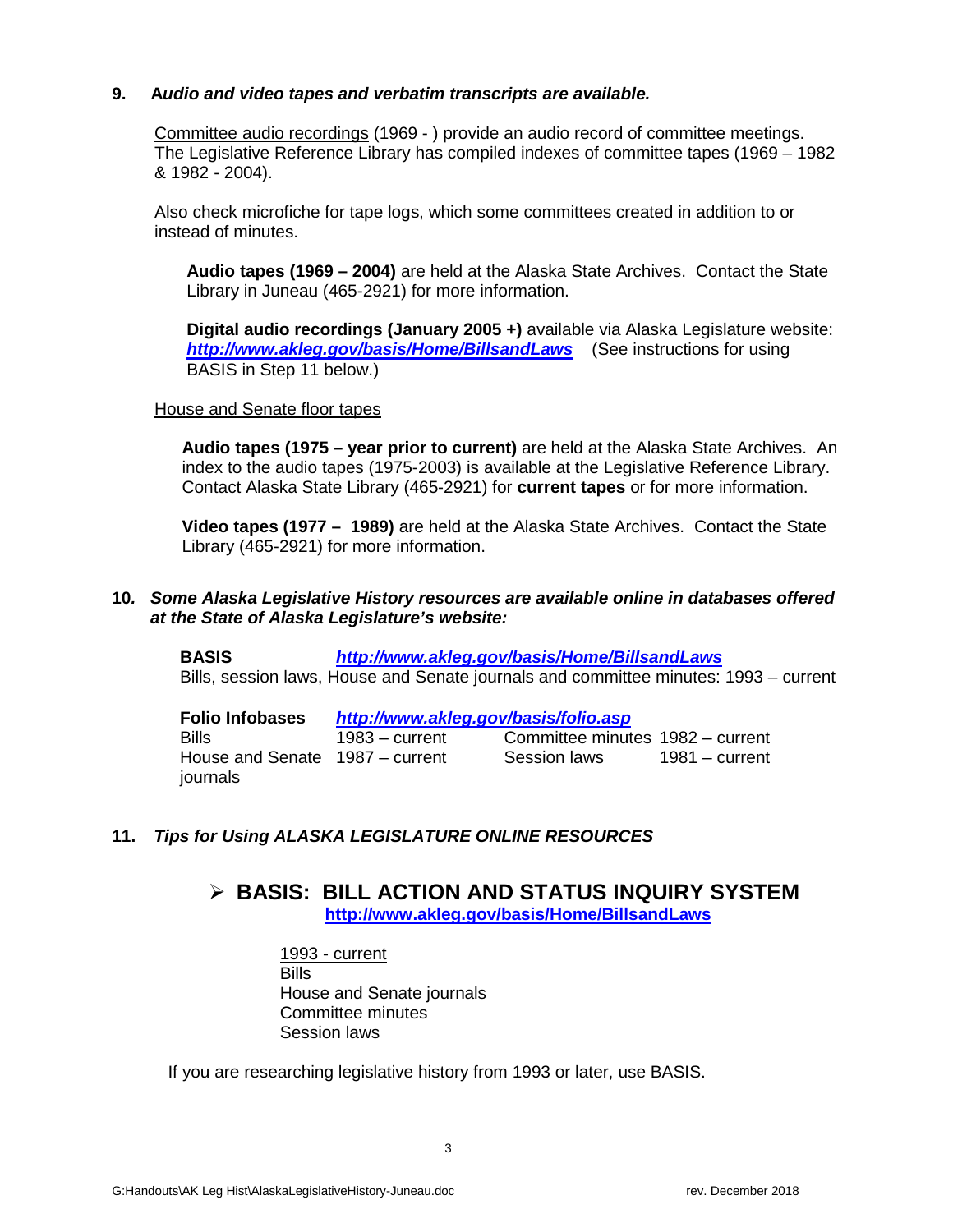- 1. The opening screen for BASIS is a search page for the current legislative session. To search an earlier legislative session, scroll down the list of links to Past Legislatures (Archives), and choose the link to the desired legislature. Each legislature is made up of two years.
- 2. If you need to find the bill number, start with the session laws. The links to session laws are listed under "Laws." The session laws themselves are available in PDF starting in 2003, but there are links to the bills starting in 1993. Alternatively, if you know the bill number, type the bill number in the search box at the top of the page (e.g. hb215).
- 3. Scroll down to see the Bill history in the house and senate journals, displayed under the "Actions" tab. This is the equivalent of the print index. The page numbers are live links that take you to the journal entries.
- 4. The "Full Text" tab provides links to every version of the bill as it passed through the legislature, starting in 1995.
- 5. The "Minutes and Audio" tab provides links to all committee minutes. Audio links to committee material start in 2005.
- 6. The "Documents" tab provides links to some material in committee bill files starting in 2009.
- 7. Live audio of floor sessions and committee meetings is available starting in 2002. The recordings are from public television coverage of the legislature, *Gavel Alaska*, and are not official recordings. The audio may be incomplete or contain material added by the commentators. Links to *Gavel Alaska* are on the legislature homepage, under the left tab labeled "Live Now." <http://akleg.gov/index.php#tab5>

#### *INFOBASES*

*<http://www.akleg.gov/basis/folio.asp>*

Bills 1983+ House and Senate Journals 1987+ Committee Minutes 1982+ Session Laws 1981+

If you need session law text before 2003 or any other legislative history from before 1993, use the Folio Infobases.

- 1. Select your Infobase (e.g., 1981 Previous Year Session Laws).
- 2. If you know exactly what you're looking for, use the menu contents rather than a query search.
	- If there is a gray plus sign  $(+)$  to the left of a link, click this plus instead of the link itself. This will expand the menu detail. Continue expanding until you find the document you are looking for.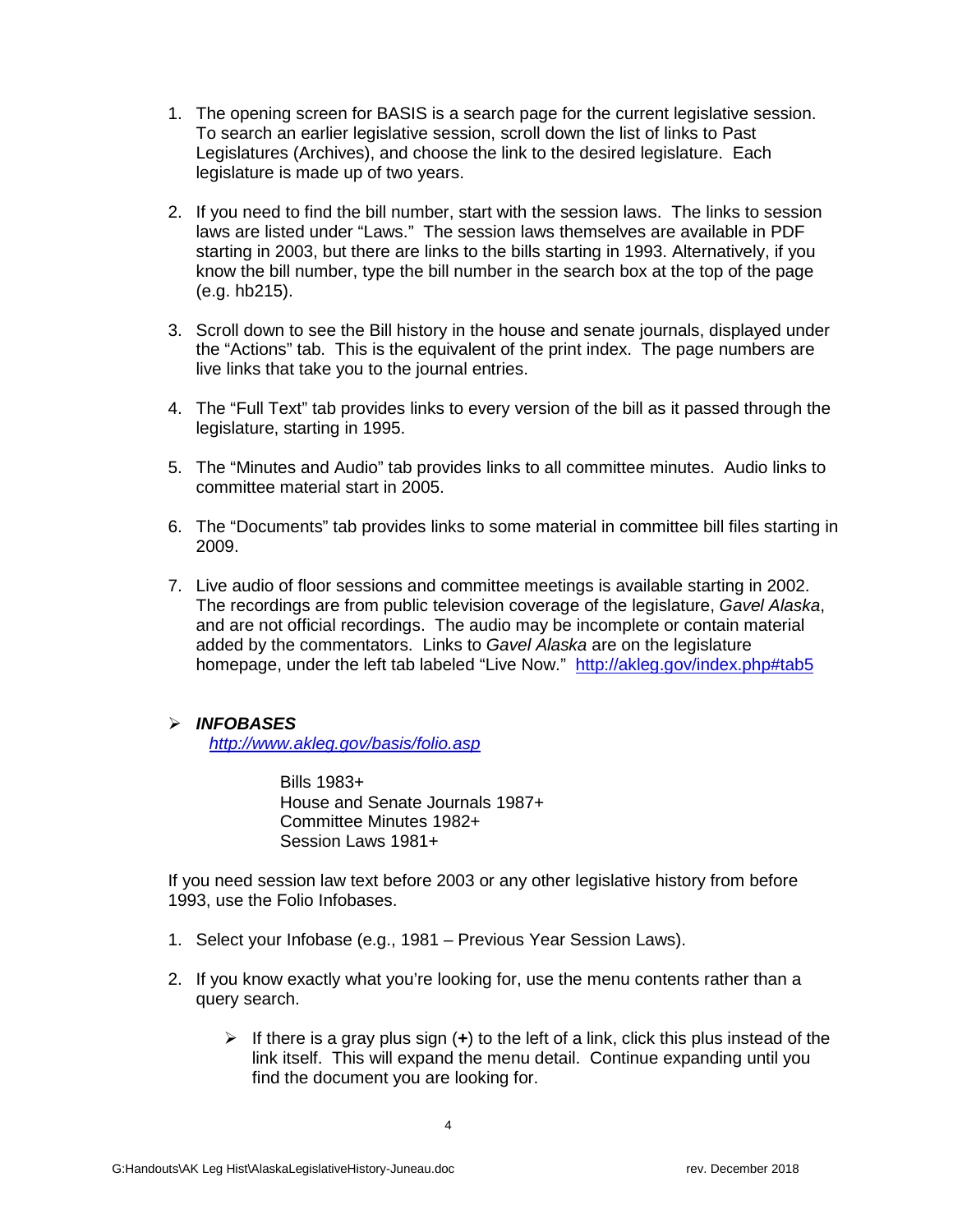- $\triangleright$  The blue ovals at the bottom and top left of the screen are the Next and Previous icons. Use these buttons to move backwards and forwards within the menu contents.
- 3. To search for a bill or document, click on the Query button and enter your search terms.
	- $\triangleright$  When searching journals or committee minutes, use the house or senate bill number as your search term. Be sure to use quotes and put a space before the bill number: "HB 231" or "SB 146"
	- Check the **Headings w/Hits** box and click the search button. Once search has run, do not click on the box displaying number of records retrieved. Instead, click on the **Contents** icon, the blue oval furthest to the right, with the picture that looks like an outline.
	- The **Contents** screen will tell you how many hits appear in each heading. Click on the plus (**+**) and minus (**-**) symbols to expand or collapse menu detail, ranging from the very broad House or Senate, to years, specific committees in each chamber, and specific dates those committees met. Plus (**+**) indicates more detail is available, minus (**-**) indicates you have reached the maximum level of detail.

| - House  | - House | -House      |
|----------|---------|-------------|
| + 87     | - 87    | - 87        |
| $+88$    | + HCRA  | - HCRA      |
| - Senate |         | $-87/01/21$ |
| + 87     |         |             |
| $+88$    |         |             |

 $\triangleright$  After viewing your document, click the Contents icon again to return to the Table of Contents.